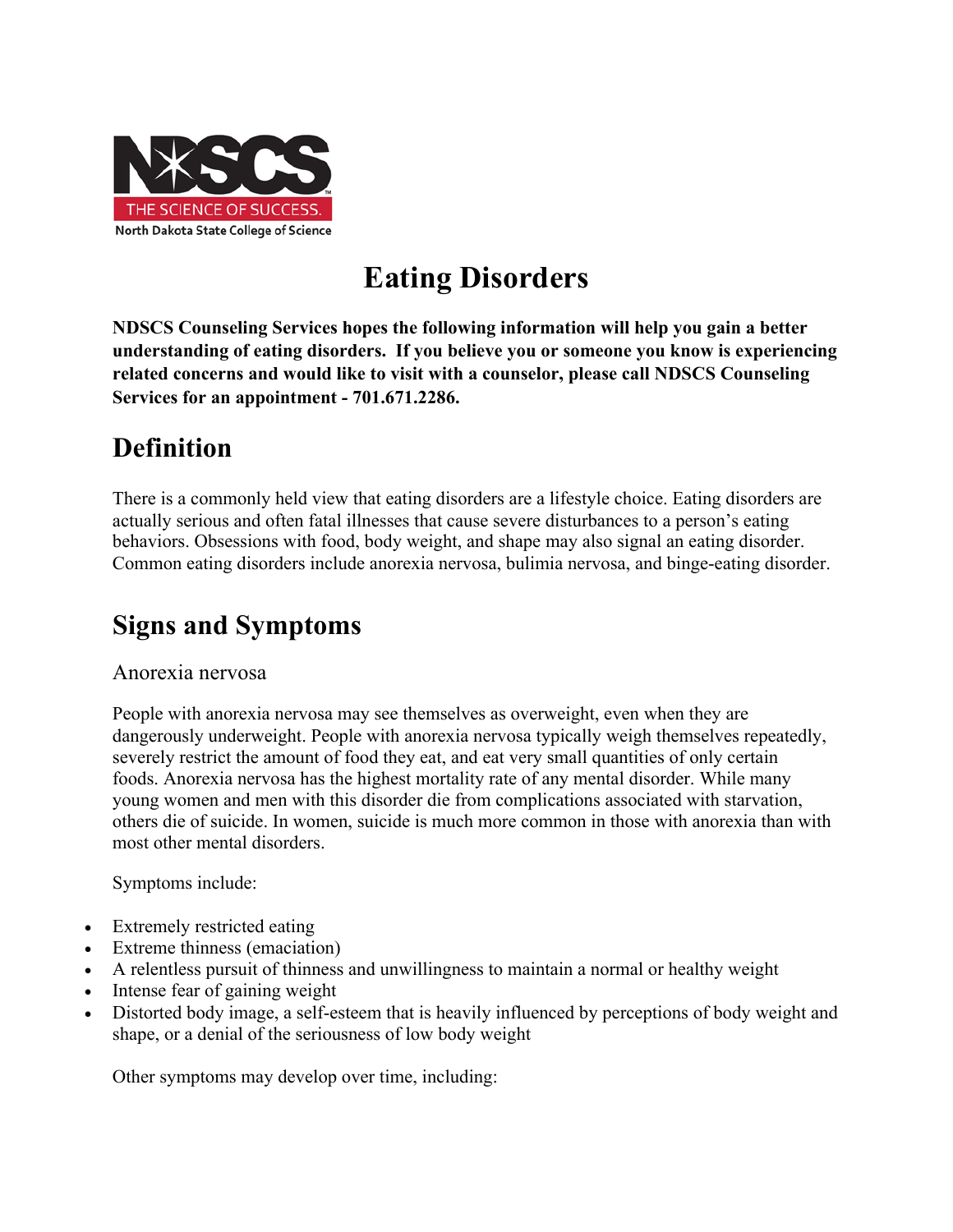- Thinning of the bones (osteopenia or osteoporosis)
- Mild anemia and muscle wasting and weakness
- Brittle hair and nails
- Dry and yellowish skin
- Growth of fine hair all over the body (lanugo)
- Severe constipation
- Low blood pressure, slowed breathing and pulse
- Damage to the structure and function of the heart
- Brain damage
- Multiorgan failure
- Drop in internal body temperature, causing a person to feel cold all the time
- Lethargy, sluggishness, or feeling tired all the time
- **Infertility**

#### Bulimia nervosa

People with bulimia nervosa have recurrent and frequent episodes of eating unusually large amounts of food and feeling a lack of control over these episodes. This binge-eating is followed by behavior that compensates for the overeating such as forced vomiting, excessive use of laxatives or diuretics, fasting, excessive exercise, or a combination of these behaviors. Unlike anorexia nervosa, people with bulimia nervosa usually maintain what is considered a healthy or relatively normal weight.

Symptoms include:

- Chronically inflamed and sore throat
- Swollen salivary glands in the neck and jaw area
- Worn tooth enamel and increasingly sensitive and decaying teeth as a result of exposure to stomach acid
- Acid reflux disorder and other gastrointestinal problems
- Intestinal distress and irritation from laxative abuse
- Severe dehydration from purging of fluids
- Electrolyte imbalance (too low or too high levels of sodium, calcium, potassium and other minerals) which can lead to stroke or heart attack

#### Binge-eating disorder

People with binge-eating disorder lose control over his or her eating. Unlike bulimia nervosa, periods of binge-eating are not followed by purging, excessive exercise, or fasting. As a result, people with binge-eating disorder often are overweight or obese. Binge-eating disorder is the most common eating disorder in the U.S.

Symptoms include:

- Eating unusually large amounts of food in a specific amount of time
- Eating even when you're full or not hungry
- Eating fast during binge episodes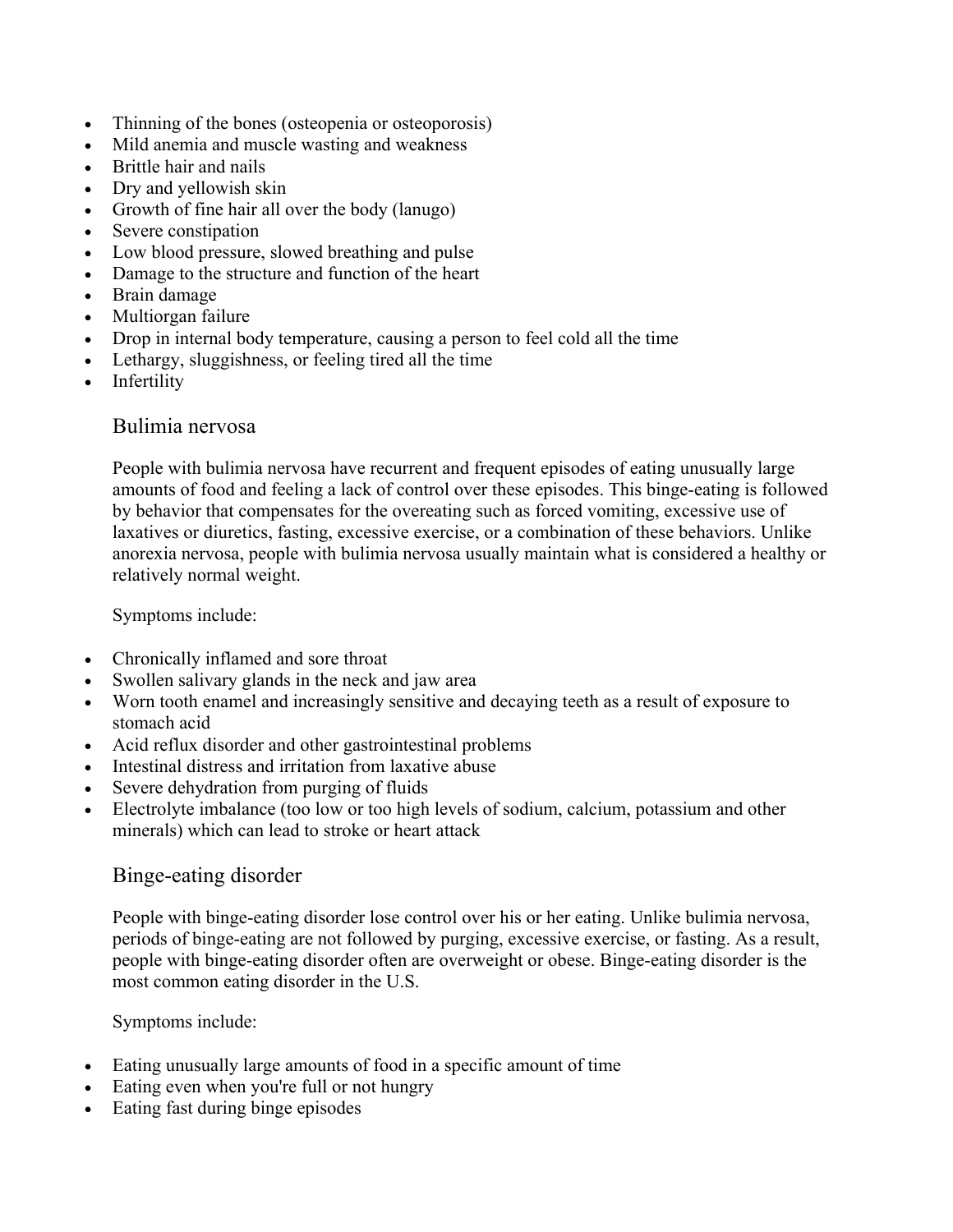- Eating until you're uncomfortably full
- Eating alone or in secret to avoid embarrassment
- Feeling distressed, ashamed, or guilty about your eating
- Frequently dieting, possibly without weight loss

### **Risk Factors**

Eating disorders frequently appear during the teen years or young adulthood but may also develop during childhood or later in life. These disorders affect both genders, although rates among women are  $2\frac{1}{2}$  times greater than among men. Like women who have eating disorders, men also have a distorted sense of body image. For example, men may have muscle dysmorphia, a type of disorder marked by an extreme concern with becoming more muscular.

Researchers are finding that eating disorders are caused by a complex interaction of genetic, biological, behavioral, psychological, and social factors. Researchers are using the latest technology and science to better understand eating disorders.

One approach involves the study of human genes. Eating disorders run in families. Researchers are working to identify DNA variations that are linked to the increased risk of developing eating disorders.

Brain imaging studies are also providing a better understanding of eating disorders. For example, researchers have found differences in patterns of brain activity in women with eating disorders in comparison with healthy women. This kind of research can help guide the development of new means of diagnosis and treatment of eating disorders.

## **Treatments and Therapies**

Adequate nutrition, reducing excessive exercise, and stopping purging behaviors are the foundations of treatment. Treatment plans are tailored to individual needs and may include one or more of the following:

- Individual, group, and/or family psychotherapy
- Medical care and monitoring
- Nutritional counseling
- **Medications**

Psychotherapies

Psychotherapies such as a family-based therapy called the Maudsley approach, where parents of adolescents with anorexia nervosa assume responsibility for feeding their child, appear to be very effective in helping people gain weight and improve eating habits and moods.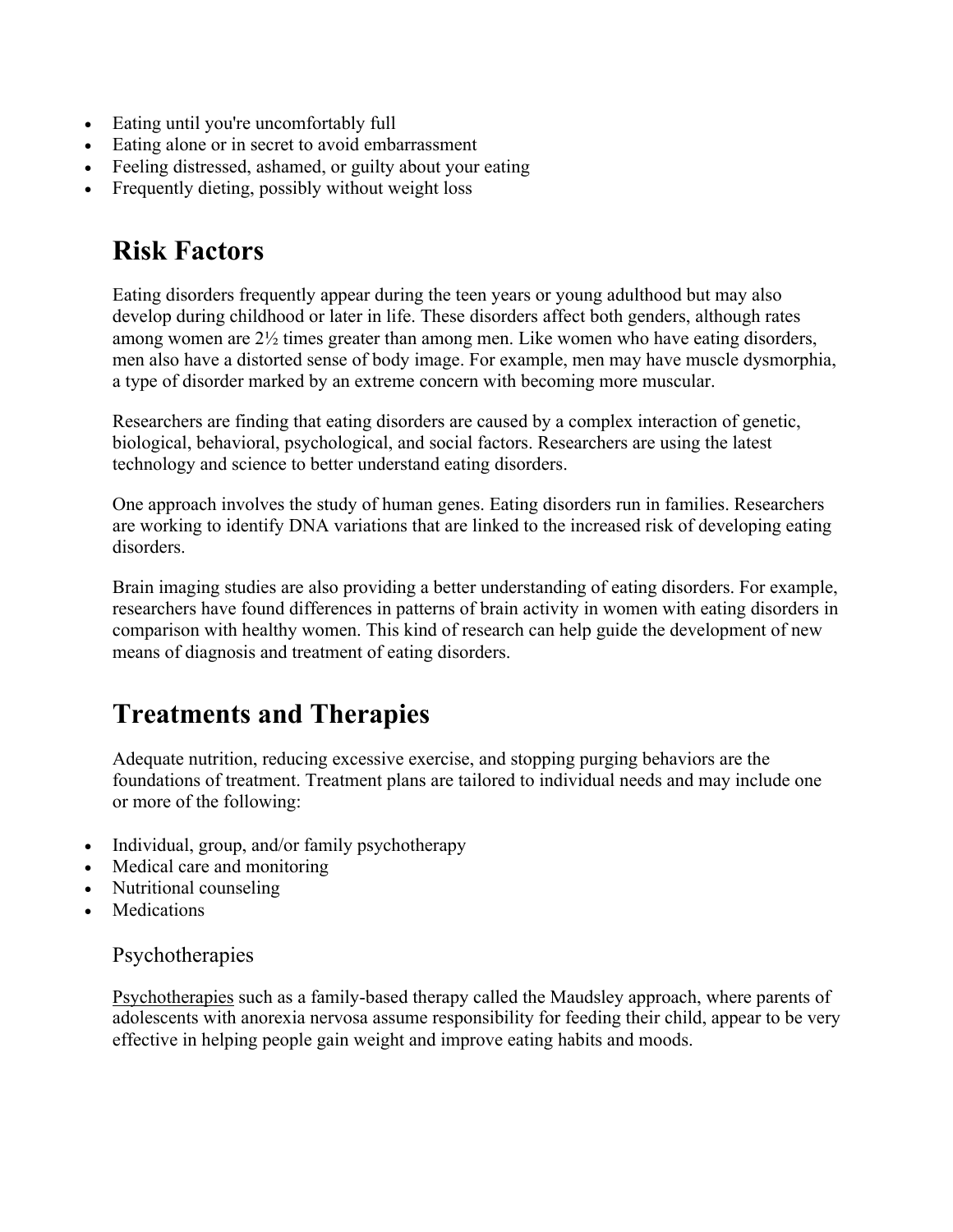To reduce or eliminate binge-eating and purging behaviors, people may undergo cognitive behavioral therapy (CBT), which is another type of psychotherapy that helps a person learn how to identify distorted or unhelpful thinking patterns and recognize and change inaccurate beliefs.

#### **Medications**

Evidence also suggests that medications such as antidepressants, antipsychotics, or mood stabilizers approved by the U.S. Food and Drug Administration (FDA) may also be helpful for treating eating disorders and other co-occurring illnesses such as anxiety or depression. Check the FDA's website: (http://www.fda.gov/), for the latest information on warnings, patient medication guides, or newly approved medications.

## **Join a Study**

Clinical trials are research studies that look at new ways to prevent, detect, or treat diseases and conditions, including eating disorders. During clinical trials, treatments might be new drugs or new combinations of drugs, new surgical procedures or devices, or new ways to use existing treatments. The goal of clinical trials is to determine if a new test or treatment works and is safe. Although individual participants may benefit from being part of a clinical trial, participants should be aware that the primary purpose of a clinical trial is to gain new scientific knowledge so that others may be better helped in the future.

**Please Note:** Decisions whether to apply for a clinical trial and which ones are best suited for a given individual are best made in collaboration with your licensed health professional.

### Clinical Trials at NIMH/NIH

Scientists at the NIMH campus conduct research on numerous areas of study, including cognition, genetics, epidemiology, and psychiatry. The studies take place at the NIH Clinical Center in Bethesda, Maryland and require regular visits. After the initial phone interview, you will come to an appointment at the clinic and meet with a clinician. Visit the NIMH Clinical Trials — Participants or Join a Studypages for more information.

### How Do I Find a Clinical Trial Near Me?

To find a clinical trial near you, you can visit ClinicalTrials.gov . This is a searchable registry and results database of federally and privately supported clinical trials conducted in the United States and around the world. ClinicalTrials.gov gives you information about a trial's purpose, who may participate, locations, and phone numbers for more details. This information should be used in conjunction with advice from health professionals.

## **Learn More**

Free Booklets and Brochures